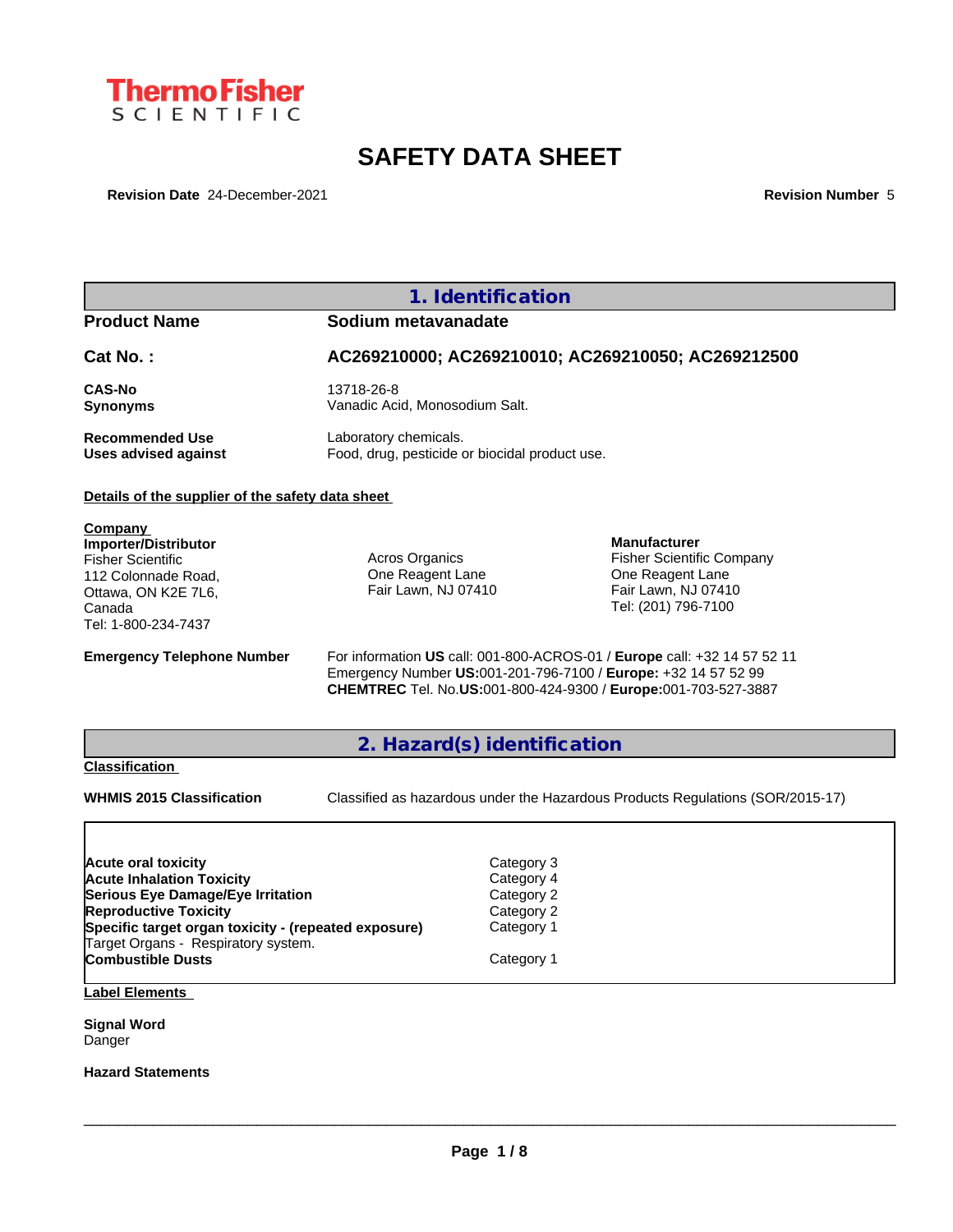May form combustible dust concentrations in air Toxic if swallowed Harmful if inhaled Suspected of damaging fertility or the unborn child Causes damage to organs through prolonged or repeated exposure Causes serious eye irritation



#### **Precautionary Statements Prevention**

Keep container tightly closed

Keep away from heat, hot surfaces, sparks, open flames and other ignition sources. No smoking

Obtain special instructions before use

Do not handle until all safety precautions have been read and understood

Use only outdoors or in a well-ventilated area

Wear protective gloves/protective clothing/eye protection/face protection

Do not breathe dust/fumes/gas/mist/vapours/spray

Wash face, hands and any exposed skin thoroughly after handling

Do not eat, drink or smoke when using this product

#### **Response**

In case of major fire and large quantities: Evacuate area. Fight fire remotely due to the risk of explosion

IF INHALED: Remove person to fresh air and keep comfortable for breathing

IF exposed or concerned: Get medical advice/attention

IF SWALLOWED: Immediately call a POISON CENTER/doctor

IF IN EYES: Rinse cautiously with water for several minutes. Remove contact lenses, if present and easy to do. Continue rinsing Rinse mouth

#### **Storage**

Store locked up

Store in a well-ventilated place. Keep container tightly closed

#### **Disposal**

Dispose of contents/container to an approved waste disposal plant

#### **Other Hazards**

Toxic to aquatic life with long lasting effects

### **3. Composition/Information on Ingredients**

| .:omponent                               | $\sim$ $\sim$ | $Wain + 0$ |
|------------------------------------------|---------------|------------|
| Vanadate<br>sodium<br>$\cdots$<br>.<br>w | 18-26-8       | ΩL<br>ับเ  |

|                       | 4. First-aid measures                                                                                          |
|-----------------------|----------------------------------------------------------------------------------------------------------------|
| <b>General Advice</b> | Immediate medical attention is required. Show this safety data sheet to the doctor in<br>attendance.           |
| <b>Eye Contact</b>    | In the case of contact with eyes, rinse immediately with plenty of water and seek medical<br>advice.           |
| <b>Skin Contact</b>   | Wash off immediately with plenty of water for at least 15 minutes. Immediate medical<br>attention is required. |
|                       |                                                                                                                |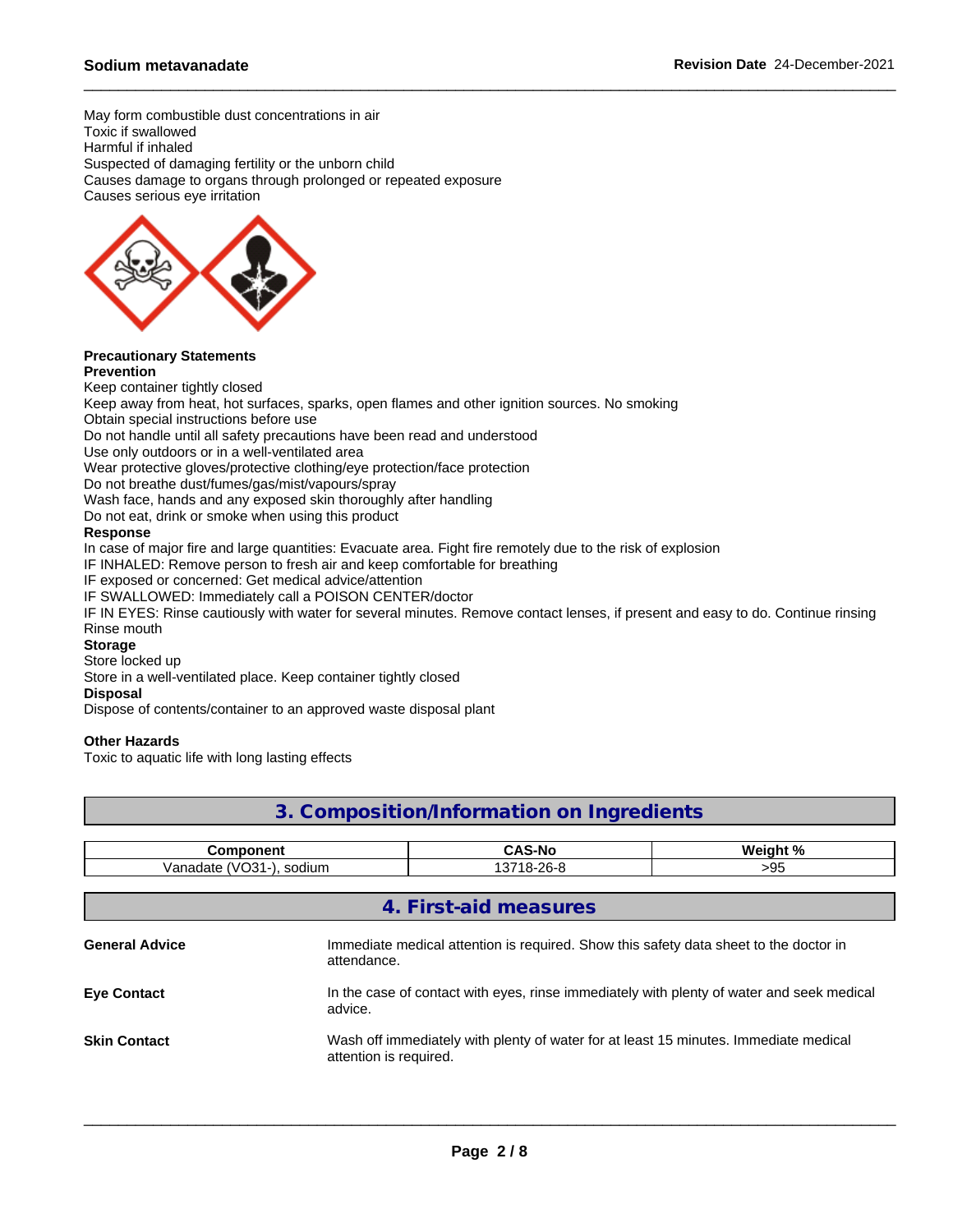| <b>Inhalation</b>                                            | Remove to fresh air. If not breathing, give artificial respiration. Do not use mouth-to-mouth<br>method if victim ingested or inhaled the substance; give artificial respiration with the aid of a<br>pocket mask equipped with a one-way valve or other proper respiratory medical device.<br>Immediate medical attention is required. |
|--------------------------------------------------------------|-----------------------------------------------------------------------------------------------------------------------------------------------------------------------------------------------------------------------------------------------------------------------------------------------------------------------------------------|
| <b>Ingestion</b>                                             | Do NOT induce vomiting. Call a physician or poison control center immediately.                                                                                                                                                                                                                                                          |
| Most important symptoms/effects<br><b>Notes to Physician</b> | None reasonably foreseeable.<br>Treat symptomatically                                                                                                                                                                                                                                                                                   |

**5. Fire-fighting measures**

| <b>Suitable Extinguishing Media</b>                        | Use extinguishing measures that are appropriate to local circumstances and the<br>surrounding environment. |
|------------------------------------------------------------|------------------------------------------------------------------------------------------------------------|
| <b>Unsuitable Extinguishing Media</b>                      | No information available                                                                                   |
| <b>Flash Point</b><br>Method -                             | No information available<br>No information available                                                       |
| <b>Autoignition Temperature</b><br><b>Explosion Limits</b> | Not applicable                                                                                             |
| <b>Upper</b>                                               | No data available                                                                                          |
| Lower                                                      | No data available                                                                                          |
| Sensitivity to Mechanical Impact No information available  |                                                                                                            |
| <b>Sensitivity to Static Discharge</b>                     | No information available                                                                                   |

**Specific Hazards Arising from the Chemical**

Fine dust dispersed in air may ignite.

#### **Hazardous Combustion Products**

Burning produces obnoxious and toxic fumes. Heavy metal oxides. Sodium oxides.

#### **Protective Equipment and Precautions for Firefighters**

As in any fire, wear self-contained breathing apparatus pressure-demand, MSHA/NIOSH (approved or equivalent) and full protective gear. Thermal decomposition can lead to release of irritating gases and vapors.

| <b>NFPA</b>                      |                                                                                                                                                                                           |                                                                        |                                                                                           |
|----------------------------------|-------------------------------------------------------------------------------------------------------------------------------------------------------------------------------------------|------------------------------------------------------------------------|-------------------------------------------------------------------------------------------|
| <b>Health</b>                    | Flammability                                                                                                                                                                              | <b>Instability</b>                                                     | <b>Physical hazards</b><br>N/A                                                            |
|                                  | 6. Accidental release measures                                                                                                                                                            |                                                                        |                                                                                           |
| <b>Personal Precautions</b>      | Use personal protective equipment as required. Ensure adequate ventilation. Avoid dust<br>formation. Keep people away from and upwind of spill/leak. Evacuate personnel to safe<br>areas. |                                                                        |                                                                                           |
| <b>Environmental Precautions</b> |                                                                                                                                                                                           | environment. Do not allow material to contaminate ground water system. | Do not flush into surface water or sanitary sewer system. Should not be released into the |

**Methods for Containment and Clean** Sweep up and shovel into suitable containers for disposal. Avoid dust formation. **Up**

|                 | 7. Handling and storage                                                                                                                                                                                                                                                           |
|-----------------|-----------------------------------------------------------------------------------------------------------------------------------------------------------------------------------------------------------------------------------------------------------------------------------|
| <b>Handling</b> | Do not get in eyes, on skin, or on clothing. Wear personal protective equipment/face<br>protection. Avoid dust formation. Use only under a chemical fume hood. Do not breathe<br>(dust, vapor, mist, gas). Do not ingest. If swallowed then seek immediate medical<br>assistance. |
| Storage.        | Keep containers tightly closed in a dry, cool and well-ventilated place. Incompatible<br>Materials. Strong oxidizing agents.                                                                                                                                                      |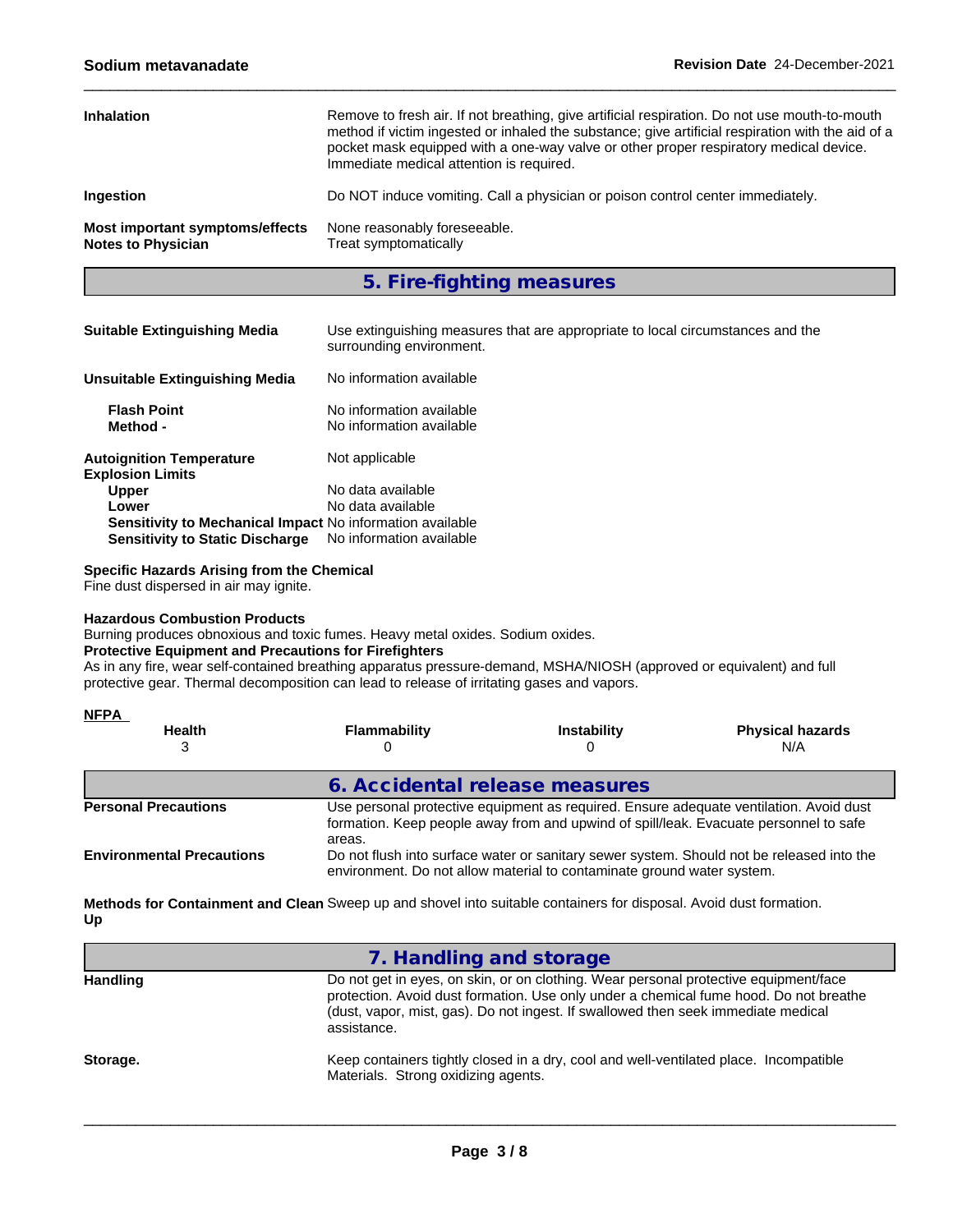### **8. Exposure controls / personal protection**

#### **Exposure Guidelines**

| Component                  | Alberta | <b>British</b><br>Columbia | <b>IOntario TWAEVI</b> | Quebec | <b>ACGIH TLV</b> | <b>OSHA PEL</b> | <b>NIOSH IDLH</b>                  |
|----------------------------|---------|----------------------------|------------------------|--------|------------------|-----------------|------------------------------------|
| Vanadate (VO31-)<br>sodium |         |                            |                        |        |                  |                 | Ceiling: 0.05<br>mq/m <sup>3</sup> |

#### **Legend**

*NIOSH IDLH: NIOSH - National Institute for Occupational Safety and Health*

#### **Engineering Measures**

Ensure adequate ventilation, especially in confined areas. Ensure that eyewash stations and safety showers are close to the workstation location.

Wherever possible, engineering control measures such as the isolation or enclosure of the process, the introduction of process or equipment changes to minimise release or contact, and the use of properly designed ventilation systems, should be adopted to control hazardous materials at source

#### **Personal protective equipment**

| <b>Eye Protection</b><br><b>Hand Protection</b>                              | Goggles<br>Protective gloves                                     |                        |                                                 |
|------------------------------------------------------------------------------|------------------------------------------------------------------|------------------------|-------------------------------------------------|
| Glove material<br>Natural rubber<br>Nitrile rubber<br>Neoprene<br><b>PVC</b> | <b>Breakthrough time</b><br>See manufacturers<br>recommendations | <b>Glove thickness</b> | <b>Glove comments</b><br>Splash protection only |

Inspect gloves before use. observe the instructions regarding permeability and breakthrough time which are provided by the supplier of the gloves. (Refer to manufacturer/supplier for information) gloves are suitable for the task: Chemical compatability, Dexterity, Operational conditions, User susceptibility, e.g. sensitisation effects, also take into consideration the specific local conditions under which the product is used, such as the danger of cuts, abrasion, gloves with care avoiding skin contamination.

#### **Respiratory Protection**

When workers are facing concentrations above the exposure limit they must use appropriate certified respirators. Follow the OSHA respirator regulations found in 29 CFR 1910.134 or European Standard EN 149. Use a NIOSH/MSHA or European Standard EN 149 approved respirator if exposure limits are exceeded or if irritation or other symptoms are experienced. To protect the wearer, respiratory protective equipment must be the correct fit and be used and maintained properly **Recommended Filter type:** Particulates filter conforming to EN 143

When RPE is used a face piece Fit Test should be conducted

#### **Environmental exposure controls**

Prevent product from entering drains. Do not allow material to contaminate ground water system.

#### **Hygiene Measures**

Handle in accordance with good industrial hygiene and safety practice.

| 9. Physical and chemical properties |                          |  |
|-------------------------------------|--------------------------|--|
| <b>Physical State</b>               | Powder Solid             |  |
| Appearance                          | Pale yellow              |  |
| Odor                                | <b>Odorless</b>          |  |
| <b>Odor Threshold</b>               | No information available |  |
| pН                                  | 8.7 10% ag. solution     |  |
| <b>Melting Point/Range</b>          | 630 °C / 1166 °F         |  |
| <b>Boiling Point/Range</b>          | No information available |  |
| Flash Point                         | No information available |  |
|                                     |                          |  |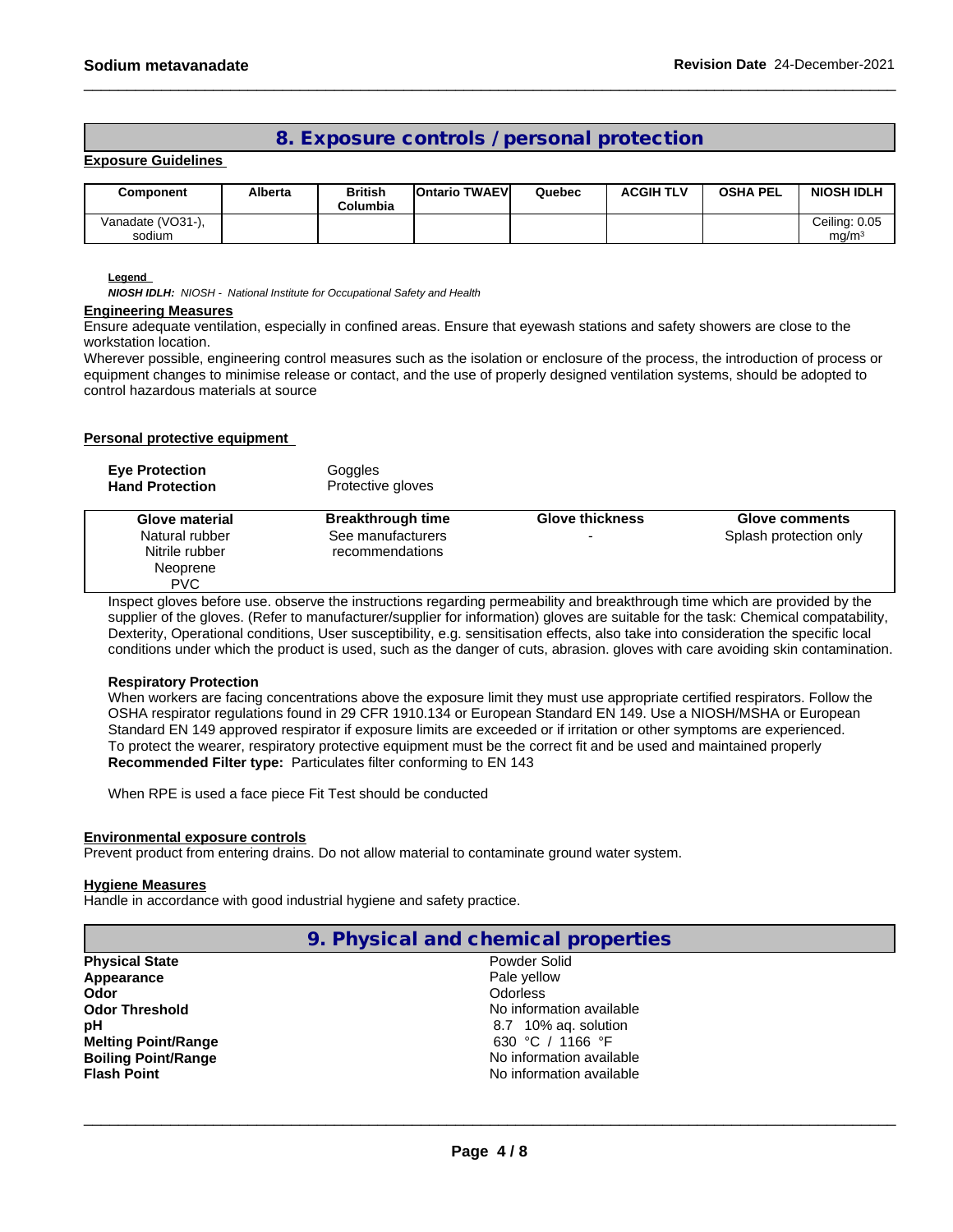**Evaporation Rate**<br> **Elammability (solid.gas)**<br> **Elammability (solid.gas)**<br> **Rate** No information available **Flammability** (solid,gas) **Flammability or explosive limits Upper** No data available<br> **Lower** No data available<br>
No data available **Lower Lower Lower CONSISTENT ACCORDING ALL CONSISTENT ACCORDING ALL CONSISTENCE ASSAULT AT A CONSISTENT ACCORDING A LOCAL CONSISTENT AND INCOMENT ACCORDING A LOCAL CONSISTENT AND A LOCAL CONSISTENT AND A LOCAL CONSI Vapor Density Not applicable** Not applicable **Specific Gravity** 2.84<br> **Solubility** 2.84<br> **Solubility** 2.84 **Partition coefficient; n-octanol/water** No data availal<br> **Autoignition Temperature Autoignition Temperature Autoignition Temperature**<br> **Decomposition Temperature Composition Temperature**<br> **No** information available **Decomposition Temperature**<br>Viscosity **Molecular Formula** Na O3 V **Molecular Weight** 

**No information available** Soluble 225.2 g/L @ 20 °C<br>No data available **Not applicable**<br>Na O3 V

### **10. Stability and reactivity**

| <b>Reactive Hazard</b>                                                                                         | None known, based on information available |  |
|----------------------------------------------------------------------------------------------------------------|--------------------------------------------|--|
| <b>Stability</b>                                                                                               | Stable under normal conditions.            |  |
| <b>Conditions to Avoid</b>                                                                                     | Incompatible products. Excess heat.        |  |
| <b>Incompatible Materials</b>                                                                                  | Strong oxidizing agents                    |  |
| Hazardous Decomposition Products Burning produces obnoxious and toxic fumes, Heavy metal oxides, Sodium oxides |                                            |  |
| <b>Hazardous Polymerization</b>                                                                                | No information available.                  |  |
| <b>Hazardous Reactions</b>                                                                                     | None under normal processing.              |  |

**11. Toxicological information**

**Acute Toxicity**

| <b>Product Information</b>                                                                 |               |                          |            |                                                                                          |             |                        |
|--------------------------------------------------------------------------------------------|---------------|--------------------------|------------|------------------------------------------------------------------------------------------|-------------|------------------------|
| <b>Component Information</b><br>Component                                                  |               | LD50 Oral                |            | <b>LD50 Dermal</b>                                                                       |             | <b>LC50 Inhalation</b> |
| Vanadate (VO31-), sodium                                                                   |               | 98 mg/kg (Rat)           |            | Not listed                                                                               |             | 4.13 mg/L/4h (Rat)     |
| <b>Toxicologically Synergistic</b>                                                         |               | No information available |            |                                                                                          |             |                        |
| <b>Products</b>                                                                            |               |                          |            |                                                                                          |             |                        |
| Delayed and immediate effects as well as chronic effects from short and long-term exposure |               |                          |            |                                                                                          |             |                        |
| <b>Irritation</b>                                                                          |               | Irritating to eyes       |            |                                                                                          |             |                        |
| <b>Sensitization</b>                                                                       |               | No information available |            |                                                                                          |             |                        |
| Carcinogenicity                                                                            |               |                          |            | The table below indicates whether each agency has listed any ingredient as a carcinogen. |             |                        |
| Component                                                                                  | <b>CAS-No</b> | <b>IARC</b>              | <b>NTP</b> | <b>ACGIH</b>                                                                             | <b>OSHA</b> | Mexico                 |
| Vanadate (VO31-),<br>sodium                                                                | 13718-26-8    | Not listed               | Not listed | Not listed                                                                               | Not listed  | Not listed             |
| <b>Mutagenic Effects</b>                                                                   |               | No information available |            |                                                                                          |             |                        |

- **Reproductive Effects** No information available.
- **Developmental Effects** No information available.
- **Teratogenicity No information available.**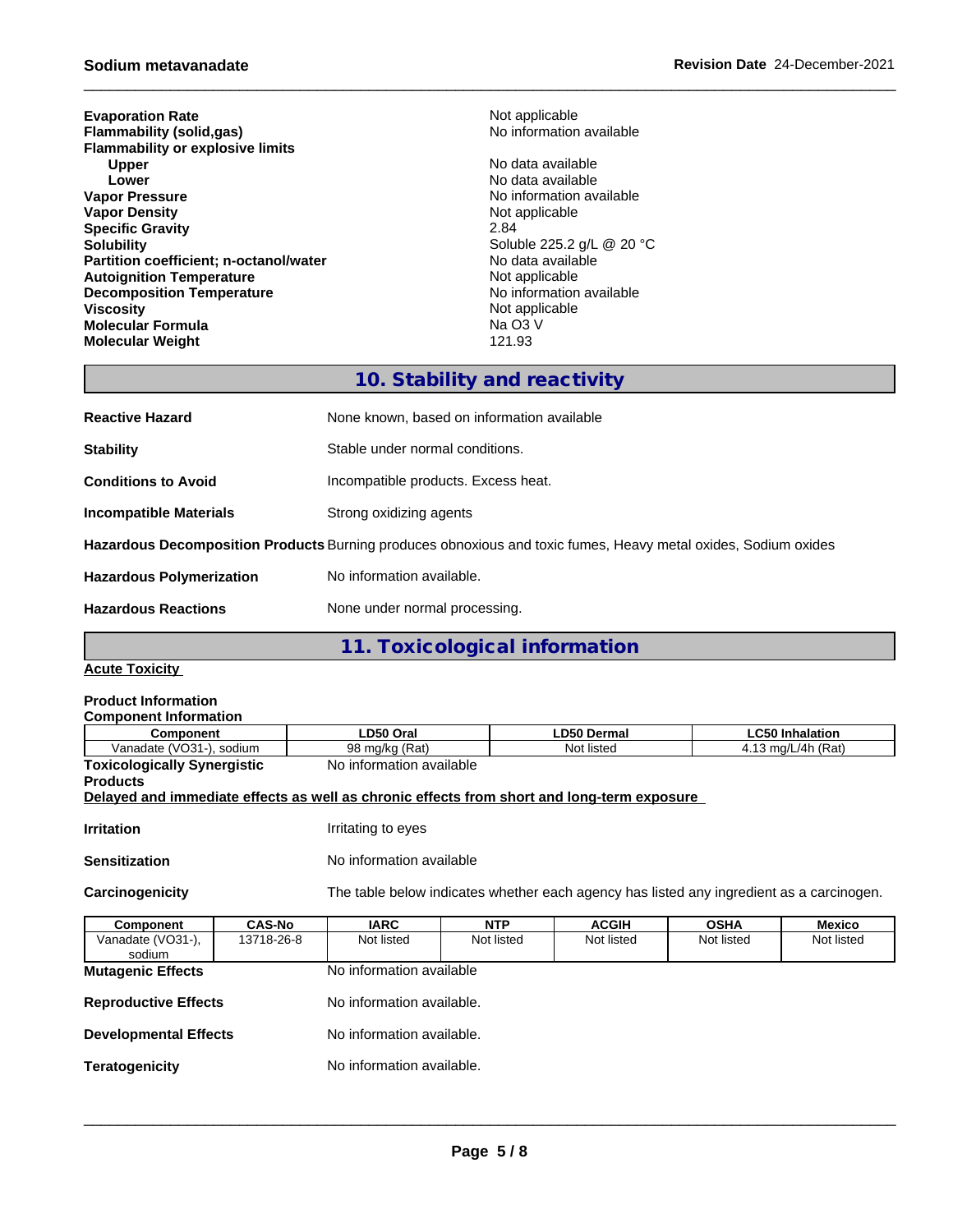| <b>STOT - single exposure</b><br><b>STOT - repeated exposure</b>              | None known<br>Respiratory system                               |
|-------------------------------------------------------------------------------|----------------------------------------------------------------|
| <b>Aspiration hazard</b>                                                      | No information available                                       |
| <b>Symptoms / effects, both acute and No information available</b><br>delayed |                                                                |
| <b>Endocrine Disruptor Information</b>                                        | No information available                                       |
| <b>Other Adverse Effects</b>                                                  | The toxicological properties have not been fully investigated. |

### **12. Ecological information**

#### **Ecotoxicity**

Toxic to aquatic organisms, may cause long-term adverse effects in the aquatic environment. The product contains following substances which are hazardous for the environment. May cause long-term adverse effects in the environment. Do not allow material to contaminate ground water system.

| <b>Component</b>                     | <b>Freshwater Algae</b>   | <b>Freshwater Fish</b>                                                                   | <b>Microtox</b>    | <b>Water Flea</b>       |  |  |  |  |
|--------------------------------------|---------------------------|------------------------------------------------------------------------------------------|--------------------|-------------------------|--|--|--|--|
| Vanadate (VO31-), sodium             | $EC50 = 6.98$ mg/L, 72h   | $LC50 = 1.66$ mg/L, 96h                                                                  | $EC10 = 10.8$ mg/L | $LC50 = 3.65$ mg/L, 48h |  |  |  |  |
|                                      | (Scenedesmus subspicatus) | (Leuciscus idus)                                                                         |                    | (Daphnia magna)         |  |  |  |  |
|                                      | $EC10 = 1.72$ mg/L, 72h   | $NOEC = 0.29$ mg/L, 28d                                                                  |                    | $NOEC = 1.34$ mg/L, 98d |  |  |  |  |
|                                      | (Scenedesmus subspicatus) | (Pimephales promelas)                                                                    |                    | (Daphnia magna)         |  |  |  |  |
| <b>Persistence and Degradability</b> |                           | based on information available. May persist                                              |                    |                         |  |  |  |  |
| <b>Bioaccumulation/Accumulation</b>  | No information available. |                                                                                          |                    |                         |  |  |  |  |
| <b>Mobility</b>                      |                           | Will likely be mobile in the environment due to its water solubility.                    |                    |                         |  |  |  |  |
|                                      |                           | 13. Disposal considerations                                                              |                    |                         |  |  |  |  |
| <b>Waste Disposal Methods</b>        |                           | Chemical waste generators must determine whether a discarded chemical is classified as a |                    |                         |  |  |  |  |
|                                      |                           | hazardous waste. Chemical waste generators must also consult local, regional, and        |                    |                         |  |  |  |  |
|                                      |                           | national hazardous waste regulations to ensure complete and accurate classification.     |                    |                         |  |  |  |  |
|                                      |                           |                                                                                          |                    |                         |  |  |  |  |
|                                      |                           | 14. Transport information                                                                |                    |                         |  |  |  |  |
| <b>DOT</b>                           |                           |                                                                                          |                    |                         |  |  |  |  |
| <b>UN-No</b>                         | <b>UN3285</b>             |                                                                                          |                    |                         |  |  |  |  |
| <b>Proper Shipping Name</b>          |                           | Vanadium compound, n.o.s.                                                                |                    |                         |  |  |  |  |
| <b>Technical Name</b>                |                           | Vanadate (VO3 1-), Sodium                                                                |                    |                         |  |  |  |  |
| <b>Hazard Class</b>                  | 6.1                       |                                                                                          |                    |                         |  |  |  |  |
| <b>Packing Group</b>                 | $\mathsf{II}$             |                                                                                          |                    |                         |  |  |  |  |
| <b>TDG</b>                           |                           |                                                                                          |                    |                         |  |  |  |  |
| UN-No                                | <b>UN3285</b>             |                                                                                          |                    |                         |  |  |  |  |
| <b>Proper Shipping Name</b>          |                           | Vanadium compound, n.o.s.                                                                |                    |                         |  |  |  |  |
| <b>Hazard Class</b>                  | 6.1                       |                                                                                          |                    |                         |  |  |  |  |
| <b>Packing Group</b>                 | Ш                         |                                                                                          |                    |                         |  |  |  |  |
| <b>IATA</b>                          |                           |                                                                                          |                    |                         |  |  |  |  |
| UN-No                                | <b>UN3285</b>             |                                                                                          |                    |                         |  |  |  |  |
| <b>Proper Shipping Name</b>          |                           | Vanadium compound, n.o.s.                                                                |                    |                         |  |  |  |  |
| <b>Hazard Class</b>                  | 6.1                       |                                                                                          |                    |                         |  |  |  |  |
| <b>Packing Group</b>                 | Ш                         |                                                                                          |                    |                         |  |  |  |  |
| <b>IMDG/IMO</b>                      |                           |                                                                                          |                    |                         |  |  |  |  |
| <b>UN-No</b>                         | <b>UN3285</b>             |                                                                                          |                    |                         |  |  |  |  |
| <b>Proper Shipping Name</b>          |                           | Vanadium compound, n.o.s.                                                                |                    |                         |  |  |  |  |
| <b>Hazard Class</b>                  | 6.1                       |                                                                                          |                    |                         |  |  |  |  |
| <b>Packing Group</b>                 | $\mathsf{II}$             |                                                                                          |                    |                         |  |  |  |  |
|                                      |                           |                                                                                          |                    |                         |  |  |  |  |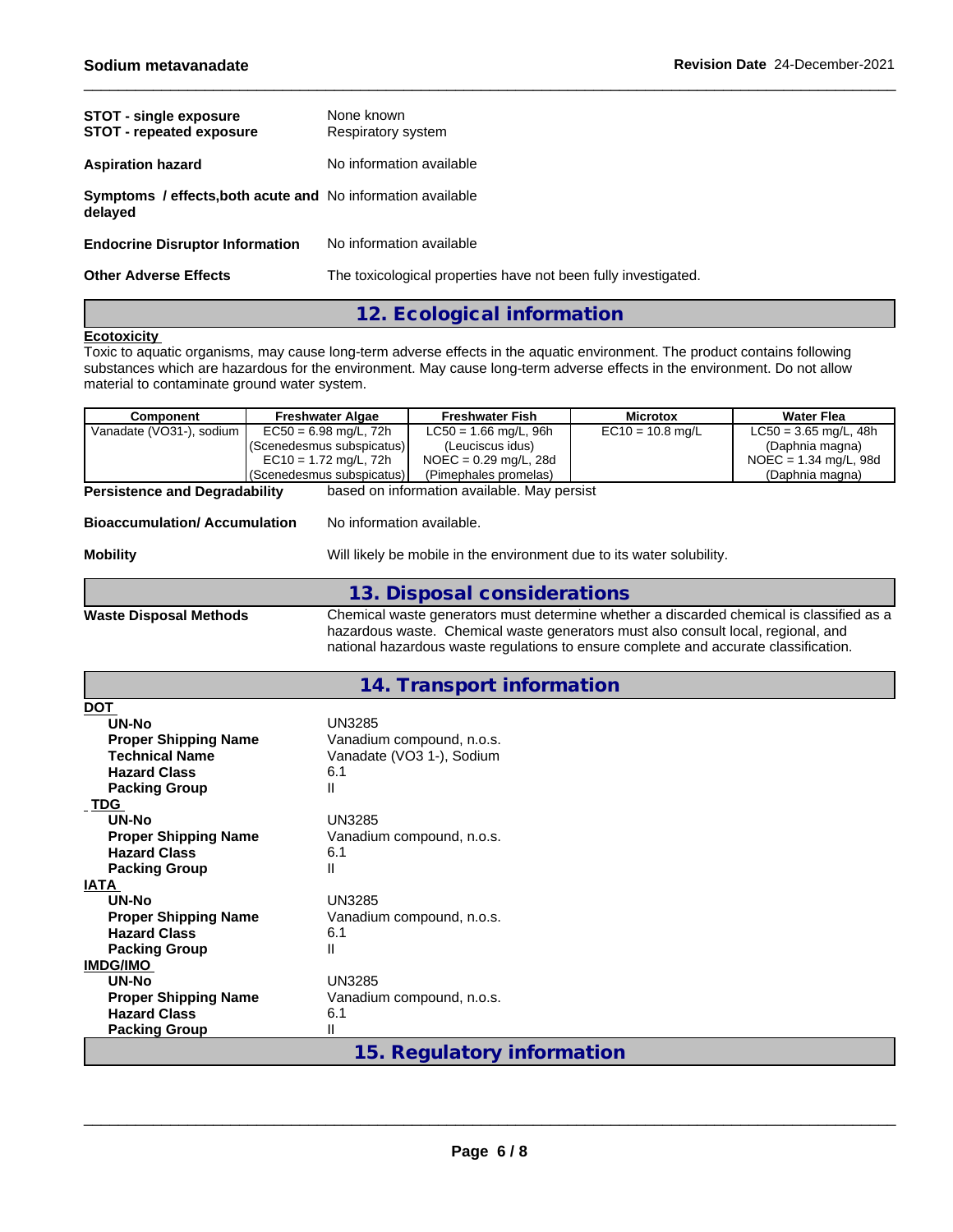#### **International Inventories**

| Component                | <b>CAS-No</b> | DSL          | <b>NDSL</b> | <b>TSCA</b> | <b>TSCA Inventory</b><br>notification -<br><b>Active-Inactive</b> |               | <b>EINECS</b> | <b>ELINCS</b> | <b>NLP</b>   |
|--------------------------|---------------|--------------|-------------|-------------|-------------------------------------------------------------------|---------------|---------------|---------------|--------------|
| Vanadate (VO31-), sodium | 13718-26-8    |              |             |             |                                                                   | <b>ACTIVE</b> | 237-272-7     |               |              |
|                          |               |              |             |             |                                                                   |               |               |               |              |
| Component                | <b>CAS-No</b> | <b>IECSC</b> | <b>KECL</b> | <b>ENCS</b> | <b>ISHL</b>                                                       | TCSI          | AICS          | <b>NZIoC</b>  | <b>PICCS</b> |
| Vanadate (VO31-), sodium | 13718-26-8    |              | KE-31523    |             |                                                                   |               |               |               |              |

**Legend:**

X - Listed '-' - Not Listed

**KECL** - NIER number or KE number (http://ncis.nier.go.kr/en/main.do)

**DSL/NDSL** - Canadian Domestic Substances List/Non-Domestic Substances List

**TSCA** - United States Toxic Substances Control Act Section 8(b) Inventory

**EINECS/ELINCS** - European Inventory of Existing Commercial Chemical Substances/EU List of Notified Chemical Substances

**IECSC** - Chinese Inventory of Existing Chemical Substances

**KECL** - Korean Existing and Evaluated Chemical Substances

**ENCS** - Japanese Existing and New Chemical Substances

**AICS** - Australian Inventory of Chemical Substances

**PICCS** - Philippines Inventory of Chemicals and Chemical Substances

#### **Canada**

SDS in compliance with provisions of information as set out in Canadian Standard - Part 4, Schedule 1 and 2 of the Hazardous Products Regulations (HPR) and meets the requirements of the HPR (Paragraph 13(1)(a) of the Hazardous Products Act (HPA)).

| <b>Component</b>         | Canada - National Pollutant<br><b>Release Inventory (NPRI)</b> | <b>Canadian Environmental</b><br><b>Protection Agency (CEPA)</b><br>- List of Toxic Substances | Canada's Chemicals Management<br>Plan (CEPA) |
|--------------------------|----------------------------------------------------------------|------------------------------------------------------------------------------------------------|----------------------------------------------|
| Vanadate (VO31-), sodium | Part 1. Group A Substance                                      |                                                                                                |                                              |
| hnana                    | NPRI - National Pollutant Release Inventory                    |                                                                                                |                                              |

**Legend** NPRI - National Pollutant Release Inventory

#### **Other International Regulations**

**Authorisation/Restrictions according to EU REACH**

#### **Safety, health and environmental regulations/legislation specific for the substance or mixture**

| Component                  | <b>CAS-No</b> | <b>OECD HPV</b> | <b>Persistent Organic</b><br><b>Pollutant</b> | <b>Ozone Depletion</b><br>Potential | <b>Restriction of</b><br><b>Hazardous</b><br><b>Substances (RoHS)</b> |
|----------------------------|---------------|-----------------|-----------------------------------------------|-------------------------------------|-----------------------------------------------------------------------|
| Vanadate (VO31-)<br>sodium | 13718-26-8    | Not applicable  | Not applicable                                | Not applicable                      | Not applicable                                                        |

| Component                | <b>CAS-No</b> | <b>Seveso III Directive</b><br>$(2012/18/EC)$ - | <b>Seveso III Directive</b><br>(2012/18/EC) -<br><b>Qualifying Quantities Qualifying Quantities</b> | Rotterdam<br><b>Convention (PIC)</b> | <b>Basel Convention</b><br>(Hazardous Waste) |
|--------------------------|---------------|-------------------------------------------------|-----------------------------------------------------------------------------------------------------|--------------------------------------|----------------------------------------------|
|                          |               | for Maior Accident<br><b>Notification</b>       | for Safety Report<br>Requirements                                                                   |                                      |                                              |
| Vanadate (VO31-), sodium | 13718-26-8    | Not applicable                                  | Not applicable                                                                                      | Not applicable                       | Not applicable                               |

|                                                                      | 16. Other information                                                                     |  |
|----------------------------------------------------------------------|-------------------------------------------------------------------------------------------|--|
| <b>Prepared By</b>                                                   | <b>Regulatory Affairs</b><br>Thermo Fisher Scientific<br>Email: EMSDS.RA@thermofisher.com |  |
| <b>Revision Date</b><br><b>Print Date</b><br><b>Revision Summary</b> | 24-December-2021<br>24-December-2021<br>SDS sections updated. 9. 11. 12. 16.              |  |